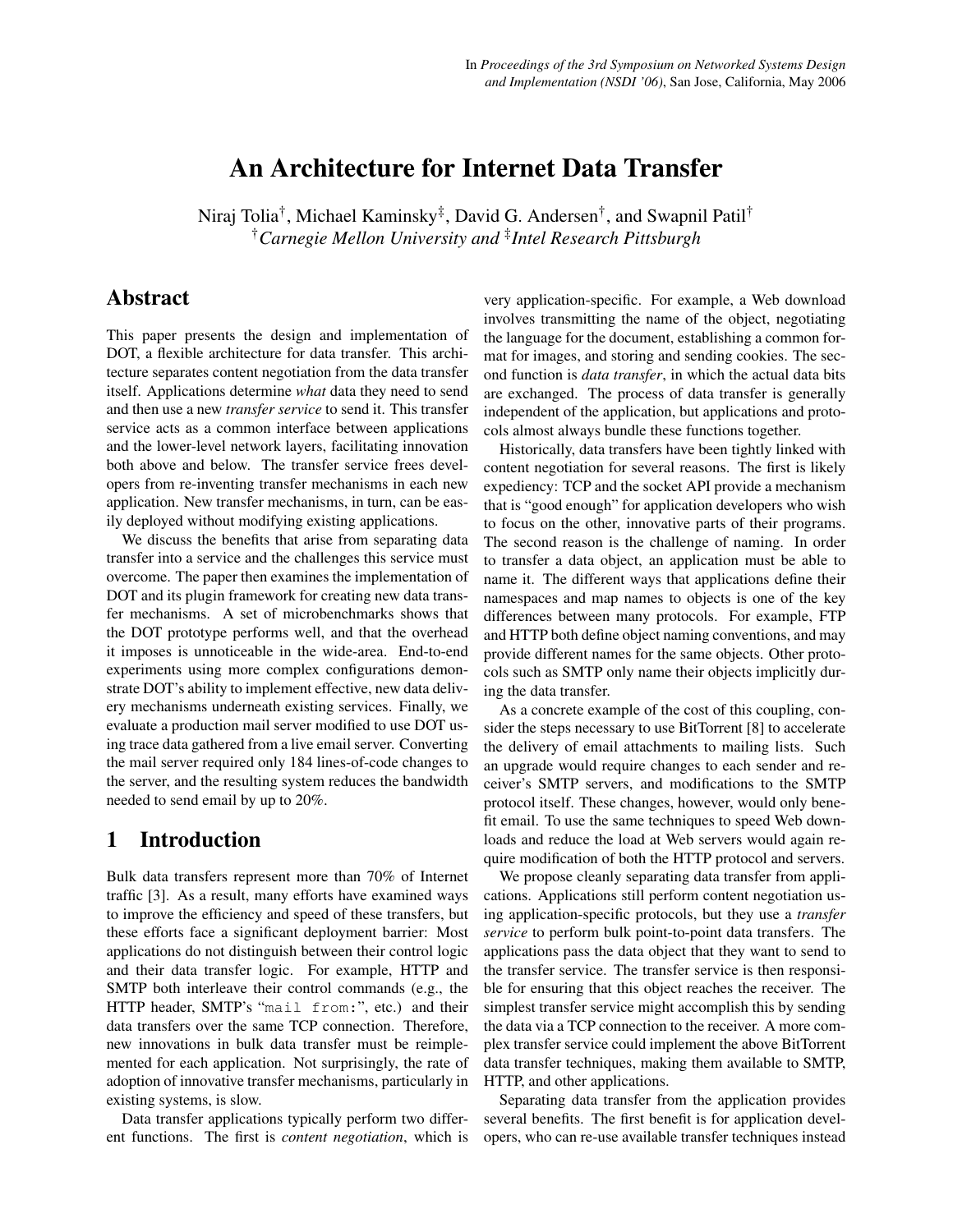

<span id="page-1-0"></span>Figure 1: DOT Overview

of re-implementing them. The second benefit is for the inventors of innovative transfer techniques. Applications that use the transfer service can immediately begin using the new transfer techniques without modification. Innovative ideas do not need to be hacked into existing protocols using application-specific tricks. Because the transfer service sees the whole data object that the application wants to transfer, it can also apply techniques such as coding, multi-pass compression, and caching, that are beyond the reach of the underlying transport layers. The transfer service itself is not bound to using particular transports, or even established transports—it could just as well attempt to transfer the data using a different network connection or portable storage device.

Moving data transfer into a new service requires addressing three challenges. First, the service must provide a convenient and standard API for data transfer applications. Second, the architecture should allow easy development and deployment of new transfer mechanisms. Finally, the service must be able to support applications with diverse negotiation and naming conventions.

We present the design and implementation of a *Data-Oriented Transfer service*, or DOT, shown in Figure [1.](#page-1-0) The design of DOT centers around a clean interface to a modular, plugin based architecture to facilitate the adoption of new transfer mechanisms. DOT uses recent advances in content-based naming to name objects based upon their cryptographic hash, providing a uniform naming scheme across all applications.

This paper makes three contributions. First, we propose the idea of a data transfer service—a new way of structuring programs that do bulk data transfer, by separating their application-specific control logic from the generic function of data transfer. Second, we provide an effective design for such a service, its API and extension architecture, and its core transfer protocols. Finally, we evaluate our implementation of DOT with a number of micro- and macrobenchmarks, finding that it is easy to integrate with applications, and that by using DOT, applications can achieve significant bandwidth savings and easily take advantage of new network capabilities.

# 2 Transfer Service Scenarios

The advantage of a generic interface for data transfer is that it enables new transfer techniques across several applications. While we have implemented several transfer techniques within the DOT prototype, we believe its true power lies in the ability to accommodate a diverse set of scenarios beyond those in the initial prototype. This section examines several of these scenarios that we believe a transfer service enables, and it concludes with an examination of situations for which we believe the transfer service is inappropriate.

- A first benefit the transfer service could provide is cross-application caching. A DOT-based cache could benefit a user who receives the same file through an Instant Messaging application as well as via an email attachment. The benefits increase with multiuser sharing. An organization could maintain a single cache that handled all inbound data, regardless of which application or protocol requested it.
- Content delivery networks such as Akamai [\[1\]](#page-12-0) could extend their reach beyond just the Web. A "data delivery network" could accelerate the delivery of Web, Email, NNTP, and any other data-intensive protocol, without customizing the service for each application. DOT could provide transparent access to Internet Backplane Protocol storage depots [\[4\]](#page-13-2), to a storage infrastructure such as Open DHT [\[29\]](#page-13-3), or to a collection of BitTorrent peers.
- The transfer service is not bound to a particular network, layer, or technology. It can use multi-path transfers to increase its performance. If future networks provided the capability to set up dedicated optically switched paths between hosts, the transfer service could use this facility to speed large transfers. The transfer need not even use the network: it could use portable storage to transfer data [\[14,](#page-13-4) [42\]](#page-13-5).
- Finally, the benefits of the transfer service are not limited to simply exchanging bits. DOT creates the opportunity for making cross-application data processors that can interpose on all data transfers to and from a particular host. These proxies could provide services such as virus scanning or compression. Data processors combined with a delegation mechanism such as DOA [\[41\]](#page-13-6) could also provide an architecturally clean way to perform many of the functions provided by today's network middleboxes.

The transfer service might be inappropriate for realtime communication such as telnet or teleconferencing. DOT's batch-based architecture would impose high latency upon such applications. Nor is the transfer service ideal for applications whose communication is primarily "control"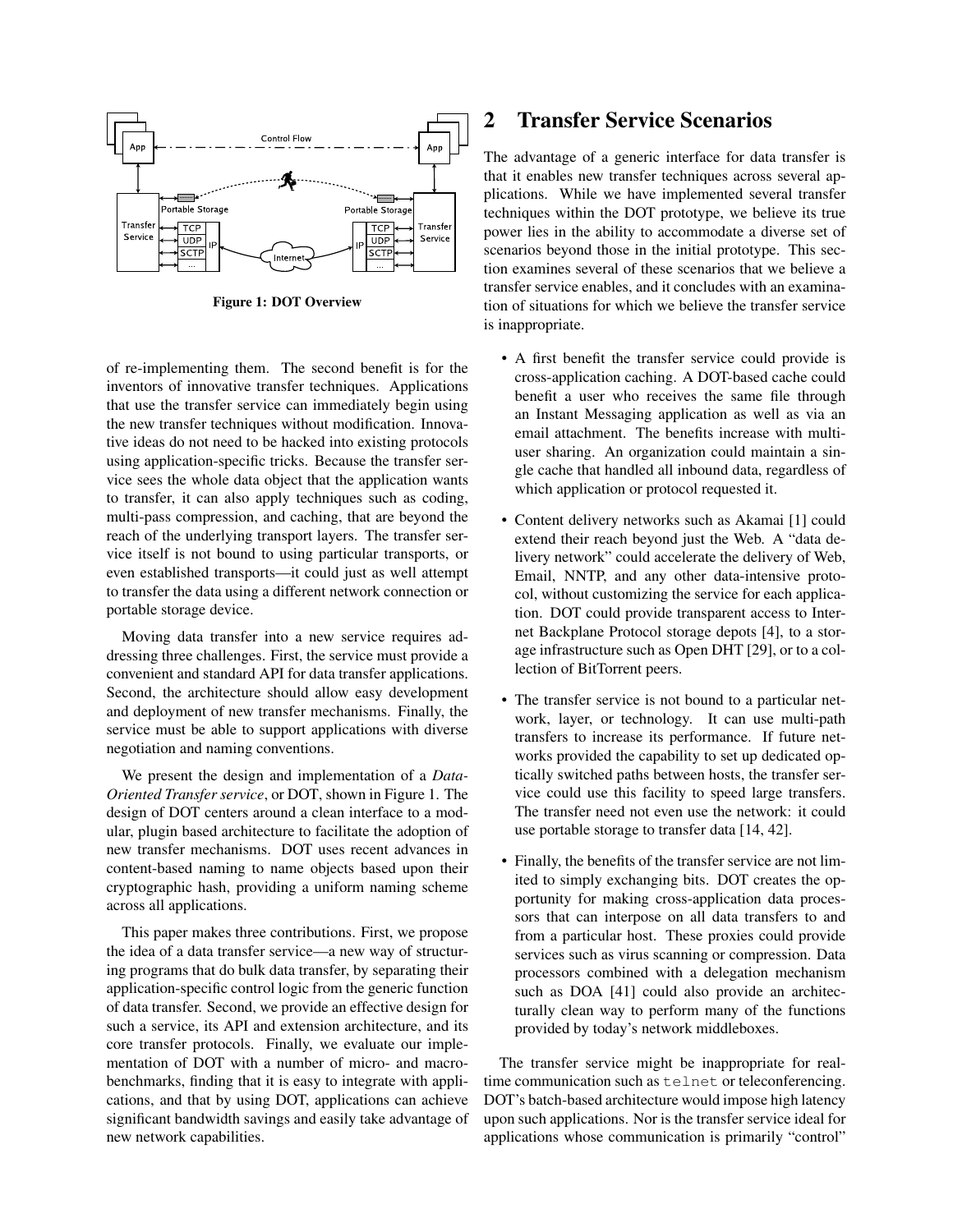

<span id="page-2-0"></span>Figure 2: Example DOT Configuration. The GTC provides the transfer service functionality.

data, such as instant messaging with small messages. The overhead of the transfer service may wipe out any benefits it would provide. An important aspect of future work is to define this boundary more concretely—for instance, can the transfer service provide an interface to a multicastbased data transfer?

With these examples of the benefits that a transfer service could provide in mind, the next section examines a more concrete example of an example DOT configuration.

#### 2.1 Example

Figure [2](#page-2-0) shows an example DOT configuration that allows data transfers to proceed using multiple Internet connections and a portable storage device. This configuration provides three properties:

Surviving transient disconnection and mobility. Coping with disconnection requires that a transfer persist despite the loss of a transport-layer connection. In the example configuration, the multi-path plugin uses both the wireless and DSL links simultaneously to provide redundancy and load balancing. Mobility compounds the problem of disconnection because the IP addresses of the two endpoints can change. DOT's data-centric, content-based naming offers a solution to this problem because it is not tied to transport-layer identifiers such as IP addresses.

Transferring via portable storage. Portable storage offers a very high-latency, high-bandwidth transfer path [\[14,](#page-13-4) [42\]](#page-13-5). DOT's modular architecture provides an easy way to make use of such unconventional resources. A portable storage plugin might, for example, copy some or all of the object onto an attached disk. When the disk is plugged into the receiver's machine, the corresponding transfer plugin can pull any remaining data chunks from the disk. An advanced implementation might also make these chunks available to other machines in the network.

Using caching and multiple sources. The receiver can cache chunks from prior transfers, making them available to subsequent requests. The configuration above also shows how the transfer service can fetch data from multiple sources. Here, the multi-path plugin requests chunks in parallel from both the portable storage plugin and a set of network transfer plugins. The transfer plugins pull data from two different network sources (the sender and a mirror site) over two network interfaces (wireless and DSL).

# 3 Related Work

There are considerable bodies of work that have explored better ways to accomplish data transfers and architectures that insert a protocol between the application and the transport layers. We believe that DOT differs from prior work in choosing an architectural split (running as a service and primarily supporting point-to-point object transfers) that is both powerful enough to support a diverse set of underlying mechanisms, and generic enough to apply to a wide variety of applications.

Our design for DOT borrows from content-addressable systems such as BitTorrent [\[8\]](#page-13-1) and DHTs. Like DHTs, DOT uses content-based naming to provide an applicationindependent handle on data.

DOT also bears similarity to the Internet Backplane Protocol (IBP) [\[4\]](#page-13-2), which aims to unify storage and transfer, particularly in Grid applications. Unlike IBP, DOT does not specify a particular underlying method for data transfer; rather, DOT separates transfer methods from applications, so that future protocols like IBP could be implemented and deployed more rapidly.

At the protocol level, BEEP, the Blocks Extensible Exchange Protocol [\[32\]](#page-13-7), is close in spirit to DOT. BEEP aims to save application designers from re-inventing an application protocol each time they create a new application, by providing features such as subchannel multiplexing and capability negotiation on top of underlying transport layers. BEEP is a protocol framework, available as a library against which applications can link and then extend to suit their own needs. BEEP's scope covers the application's content negotiation and data transfer. In contrast, DOT is a *service* that is shared by all applications; thus, a single new DOT plug-in can provide new transfer mechanisms or interpose on data to all applications.

Protocols such as FTP [\[26\]](#page-13-8), GridFTP [\[35\]](#page-13-9), ISO FTAM (ISO 8571), and even HTTP [\[15\]](#page-13-10) can be used by appli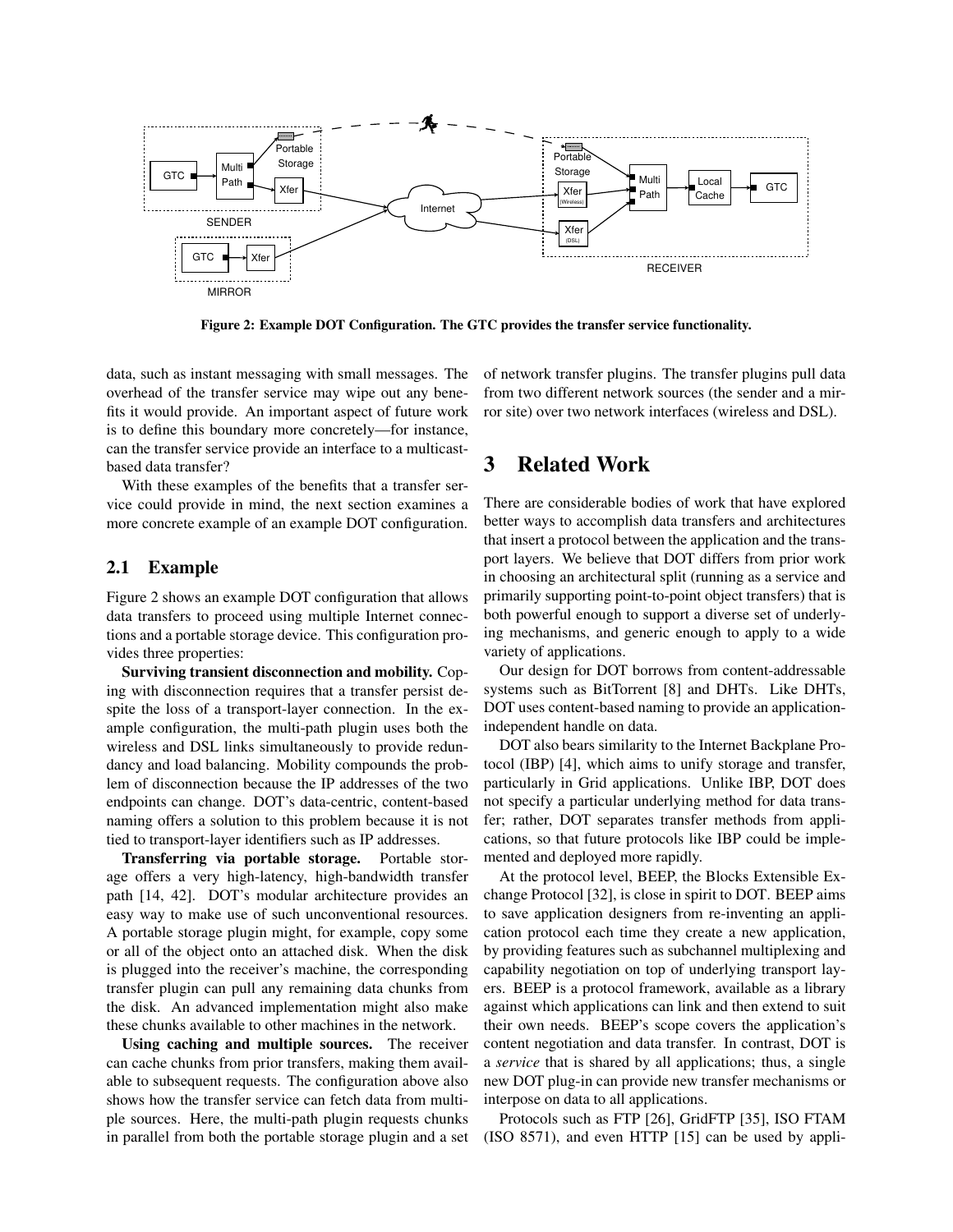cations to access data objects, either by invoking a client for that protocol or by implementing it within the application protocol. Many of the transfer techniques that distinguish these protocols (e.g., GridFTP's use of parallel data streams or negotiation of transfer buffer sizes) could be implemented as a DOT transfer plugin. By doing so, an unmodified "DOT-based" FTP client would then be able to take advantage of the new functionality, reducing the effort required to adopt the protocol enhancements.

Proxies are commonly used to process legacy application traffic in new ways. While DOT aims to be more general than application-specific examples such as Web proxies, it bears resemblance to generic proxies such as the DNS-based OCALA [\[18\]](#page-13-11) or the packet capture approaches used by RON [\[2\]](#page-12-1) and the X-bone [\[38\]](#page-13-12) to re-route traffic to an overlay. The drawback of these more generic approaches is that they lack knowledge of what the application is attempting to do (e.g., transfer a certain block of data) and so become limited in the tools they can apply. However, some of the advantages of DOT can be realized through the use of protocol-specific proxies. For example, our modified email server can be used as a mail relay/proxy when co-located with unmodified mail servers.

The initial DOT plugins borrow techniques from several research efforts. Rhea et al. designed a Web proxyto-proxy protocol that transfers content hashes to reduce bandwidth [\[30\]](#page-13-13). We show in Section [6.3](#page-9-0) that DOT obtains similar benefits with email traffic. Spring and Wetherall use a similar hash-based approach to discover data duplication at the IP layer [\[34\]](#page-13-14), and the rsync program uses a fingerprint-like approach to efficiently synchronize files across the network [\[39\]](#page-13-15). Mogul et al. showed similar benefits arising from using delta encoding in HTTP [\[22\]](#page-13-16).

Finally, distributed object and file systems attempt to provide a common layer for implementing distributed systems. These systems range from AFS [\[17\]](#page-13-17) and NFS [\[6\]](#page-13-18) to research systems too numerous to cover in detail. Prominent among these are the storage systems that use contentaddressable techniques for routing, abstracting identity, and saving bandwidth and storage [\[5,](#page-13-19) [9,](#page-13-20) [10,](#page-13-21) [12,](#page-13-22) [23,](#page-13-23) [27,](#page-13-24) [37\]](#page-13-25). Recent file systems have also incorporated portable storage for better performance [\[25,](#page-13-26) [36\]](#page-13-27).

Like these distributed storage systems, DOT aims to mask the underlying mechanics of network data transfer from applications. Unlike these systems, DOT does not provide a single mechanism for performing the transfers. Its extensible architecture does not assume a "one size fits all" model for the ways applications retrieve their data. We do not wish to *force* the user of a DOT-based application to depend on an underlying distributed system if they only wish to perform point-to-point transfers. DOT complements many of these distributed systems by providing a single location where service developers can hook in, allowing applications to take advantage of their services.



<span id="page-3-0"></span>Figure 3: A data exchange using DOT

# 4 Design

This section first presents the basic system architecture, and then examines several details: (1) the manner in which applications use DOT; (2) the way the DOT transfer plugins and the default DOT transfer protocol operate; (3) the way that DOT accesses storage resources; and (4) the way that DOT plugins can be chained together to extend the system.

Applications interact with the transfer service as shown in Figure [1.](#page-1-0) Applications still manage their control channel, which handles content negotiation, but they offload bulk transfers to the transfer service. The transfer service delivers the data to the receiver using lower layer system and network resources, such as TCP or portable storage.

DOT is a receiver-pull, point-to-point service. We chose the receiver pull model to ensure that DOT only begins transferring data after both the sending and receiving applications are ready. We chose to focus on point-to-point service for two reasons: First, such applications represent *the* most important applications on the Internet (e.g., HTTP, email, etc.). Second, we believe that those point-tomultipoint applications that focus on bulk data transfer can be easily supported by DOT's plug-in model (e.g., transparent support for BitTorrent or CDNs).

Figure [3](#page-3-0) shows the basic components involved in a DOTenabled data transfer: the sender, receiver, and the DOT transfer service. The core of the transfer service is provided by the DOT Generic Transfer Client (GTC). The GTC uses a set of *plugins* to access the network and local machine resources:

- Transfer plugins accomplish the data transfer between hosts. Transfer plugins include the default GTC-to-GTC transfer plugin and the portable storage transfer plugin.
- Storage plugins provide DOT with access to local data, divide data into chunks, and compute the content hash of the data. Storage plugins include the diskbacked memory cache plugin used in our implementation, or a plugin that accesses locally indexed data on the disk.

Sending data using DOT involves communication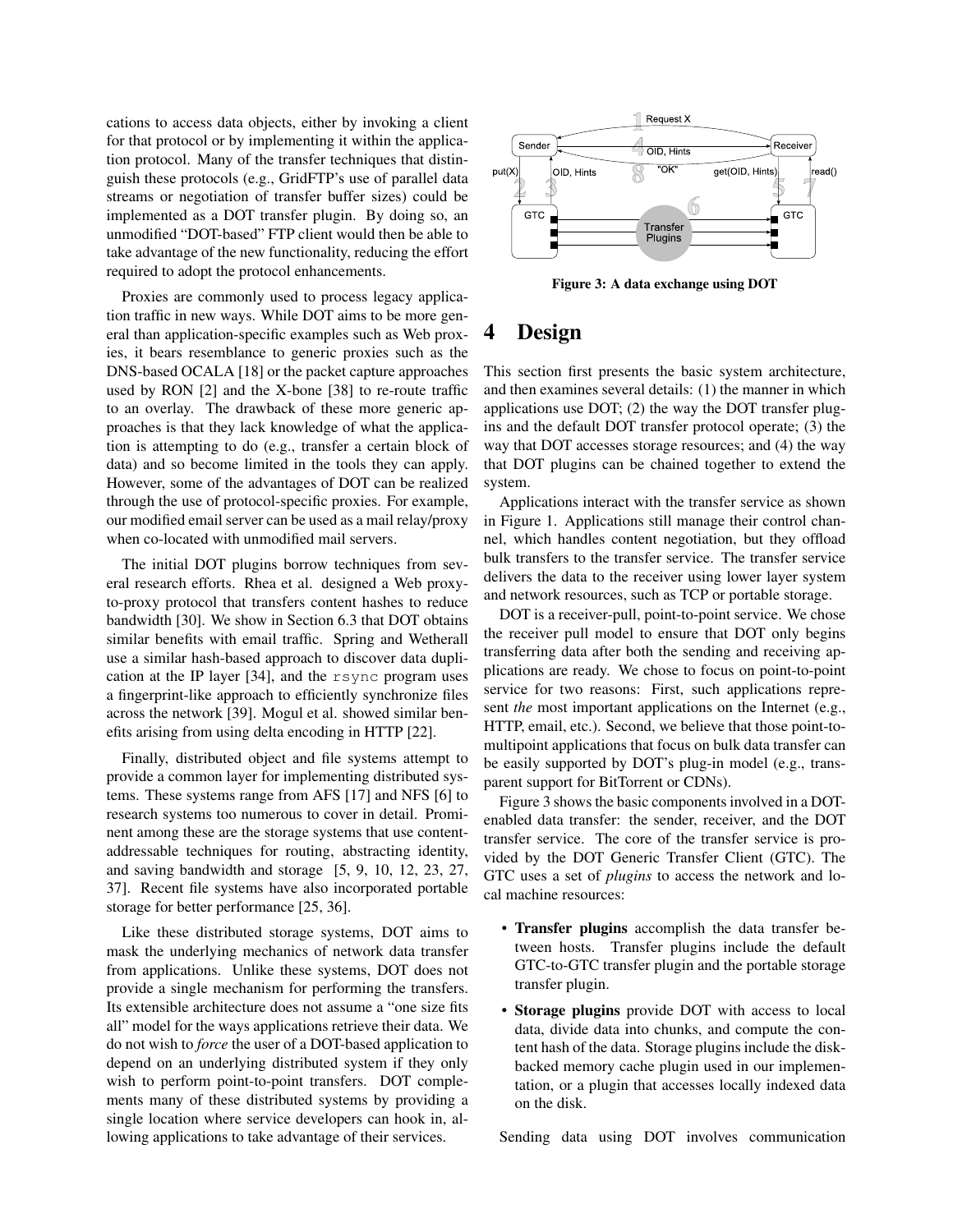among the sender, receiver, and the GTC. Figure [3](#page-3-0) enumerates the steps in this communication:

(1) The receiver initiates the data transfer, sending an application-level request to the sender for object X. Note that the sender could also have initiated the transfer.

(2) The sender contacts its local GTC and gives the GTC object X using the put operation.

(3) When the put is complete, the GTC returns a unique object identifier (OID) for X to the sender as well as a set of *hints*. These hints, described in Section [4.2.1,](#page-5-0) help the receiver know where it can obtain the data object.

(4) The sender passes the OID and the hints to the receiver over the application control channel.

(5) The receiver uses the get operation to instruct its GTC to fetch the object corresponding to the given OID.

(6) The receiver's GTC fetches the object using its transfer plugins, described in Section [4.2,](#page-4-0) and then

(7) returns the requested object to the receiver.

(8) After the transfer is complete, the receiver continues with its application protocol.

DOT names objects by OID; an OID contains a cryptographic hash of the object's data plus protocol information that identifies the version of DOT being used. The hash values in DOT include both the name of the hash algorithm and the hash value itself.

### 4.1 Transfer Service API

The application-to-GTC communication, shown in Table [1,](#page-5-1) is structured as an RPC-based interface that implements the put and get family of functions for senders and receivers respectively. A key design issue for this API is that it must support existing data-transfer applications while simultaneously enabling a new generation of applications designed from the ground-up to use a transfer service. Our experience implementing a DOT prototype has revealed several key design elements:

Minimal changes to control logic. Using the data transfer service should impose minimal changes to the control logic in existing applications. We created a stub library that provides a read/write socket-like interface, allowing legacy applications to read data from the GTC in the same way they previously read from their control socket. This interface requests that the GTC place data in-order before sending it to the application.

Permit optimization. The second challenge is to ensure that the API does not impose an impossible performance barrier. In particular, the API should not mandate extra data copies, and should allow an optimized GTC implementation to avoid unnecessarily hashing data to compute OIDs. Some applications also use special OS features (e.g., the zero-copy sendfile system call) to get high performance; the API should allow the use of such services or provide equivalent alternatives. To address such performance concerns, the GTC provides a file-descriptor



<span id="page-4-2"></span>Figure 4: Relationship between DOT objects, chunks, OIDs and descriptors

passing API that sends data to the GTC via  $RPC<sup>1</sup>$  $RPC<sup>1</sup>$  $RPC<sup>1</sup>$  DOT gives high-performance applications the choice to receive data out-of-order to reduce buffering and delays.

Data and application fate sharing. The third design issue is how long the sender's GTC must retain access to the data object or a copy of it. The GTC will retain the data provided by the application at *least* until either: (a) the application calls  $GTC\_done$  (); or (b) the application disconnects its RPC connection from the GTC (e.g., the application has exited or crashed). There is no limit to how long the GTC may cache data provided by the application—our implementation retains this data in cache until it is evicted by newer data.

### <span id="page-4-0"></span>4.2 DOT Transfer Plugins

The GTC transfers data through one or more transfer plugins. These plugins have a simple, standard interface that can implement diverse new transfer techniques. Internally, the GTC splits objects into a series of *chunks*. Each chunk is named with a *descriptor*, which contains a hash of the chunk, its length, and its offset into the object. Figure [4](#page-4-2) shows the relationship between objects, OIDs, chunks, and descriptors. The transfer plugin API has three functions:

```
get_descriptors(oid, hints[], cb)
get_chunks(descs[], hints[], cb)
cancel_chunks(descriptors[])
```
A transfer plugin must support the first two functions. The cb parameter is an asynchronous callback function to which the plugin should pass the returned descriptors or chunks. Some plugins may not be able to cancel an inprogress request once it has gone over the network, and so may discard cancel requests if necessary.

To receive data, the GTC calls into a single transfer plugin with a list of the required chunks. That plugin can transfer data itself or it can invoke other plugins. Complex policies and structures, such as parallel or multi-path transfers, can be achieved by a cascade of transfer plugins that build upon each other. For example, the current DOT prototype provides a multi-path plugin which, when

<span id="page-4-1"></span> $1$ DOT does not yet cache object OIDs, but we note that systems such as EMC's Centera [\[13\]](#page-13-28) already store the hash of files, so such an optimization is feasible.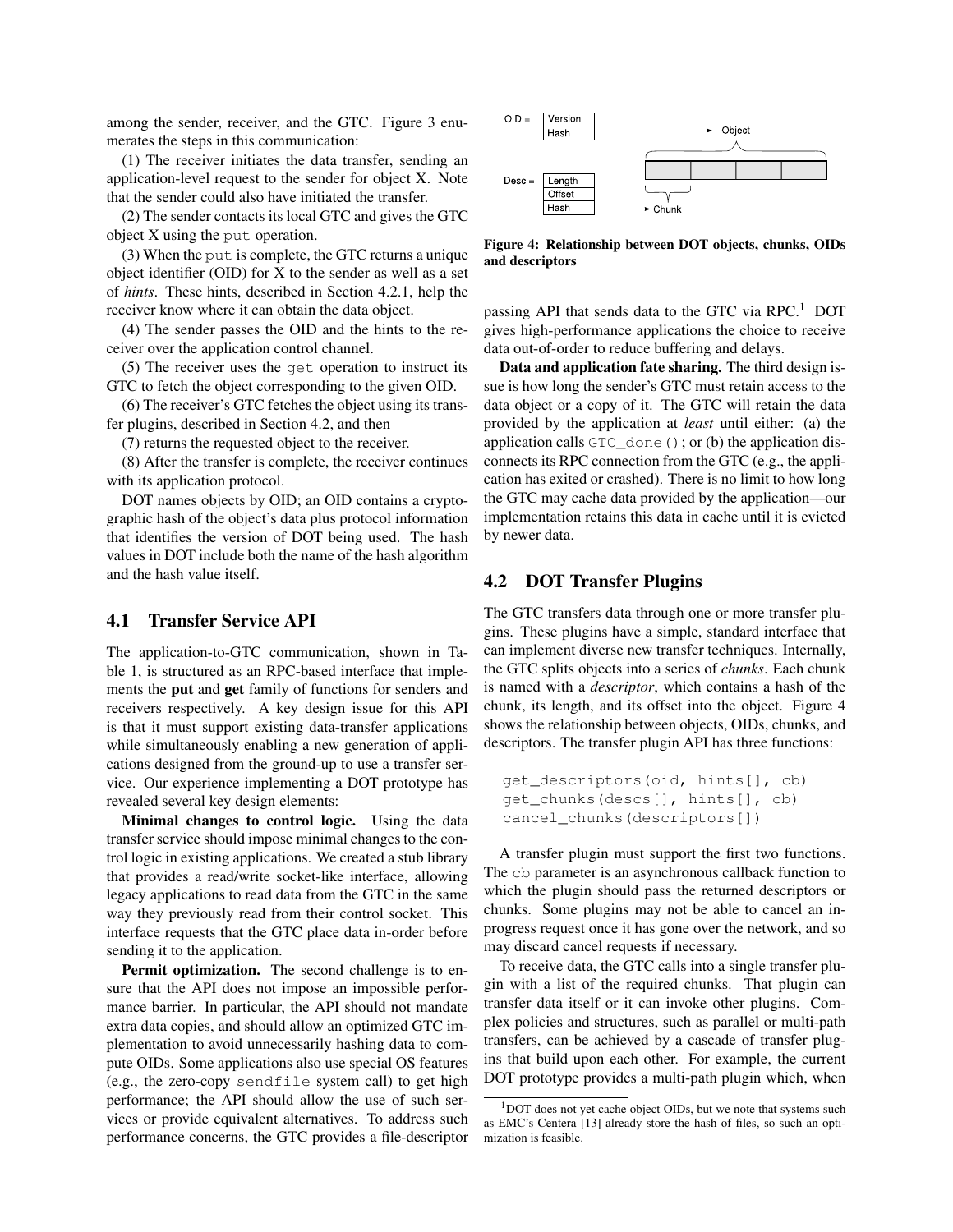| <b>Type</b>         | Command                              | <b>Description</b>                                                                                      |  |  |  |
|---------------------|--------------------------------------|---------------------------------------------------------------------------------------------------------|--|--|--|
| <b>PUT Commands</b> |                                      |                                                                                                         |  |  |  |
| t_id                | $GTC$ put init ()                    | Initiates an object "put". Returns a transaction identifier.                                            |  |  |  |
| void                | $GTC$ put data $(t$ id, data)        | Adds object data to the GTC                                                                             |  |  |  |
| (OD,<br>Hints)      | GTC_put_commit(t_id)                 | Marks the end of object data transfer. Returns an opaque<br>structure consisting of the OID and Hints   |  |  |  |
| (OD,<br>Hints)      | GTC_put_fd(file descriptor)          | Optimized put operation that uses an open file descriptor                                               |  |  |  |
| void                | GTC done (OID)                       | Allows the GTC to release resources associated with OID.                                                |  |  |  |
| <b>GET Commands</b> |                                      |                                                                                                         |  |  |  |
| t id                | GTC_qet_init(OID, mode, hints)       | Initiates an object fetch. Returns a transaction identifier.<br>Mode can be Sequential or Out-of-Order. |  |  |  |
| int                 | GTC_get(t_id, buf, & offset, & size) | Read data from the GTC. Returning zero indicates EOF.                                                   |  |  |  |

<span id="page-5-1"></span>Table 1: The Application-to-GTC API

instantiated, takes a list of other transfer plugins to which  $4.3$ it delegates chunk requests.

Every GTC implementation must include a default GTC-GTC plugin that is available on all hosts. This plugin transfers data between two GTCs via a separate TCP connection, using an RPC-based protocol. The receiver's GTC requests a list of descriptors from the sender's GTC that correspond to the desired OID. Once it starts receiving descriptors, the receiver's GTC can begin sending pipelined requests to transfer the individual chunks.

#### <span id="page-5-0"></span>4.2.1 Receiving data: Hints

As DOT is based on a receiver-pull model, hints are used to inform the receiver's GTC of possible data locations. They are generated by the sender's GTC, which the sender passes to the receiver over the application control channel. The receiver passes the hints to its GTC. Hints, associated with an OID, are only generic location specifiers and do not include any additional information on *how* the fetched data should be interpreted. Section [7](#page-11-0) discusses how DOT could support mechanisms such as content encoding and encryption via additional per-chunk metadata.

A hint has three fields: *method*, *priority*, and *weight*. The method is a URI-like string that identifies a DOT plugin and then provides plugin-specific data. Some examples might be gtc://sender.example.com:9999/ or dht://OpenDHT/. As with DNS SRV records [\[16\]](#page-13-29), the priority field specifies the order in which to try different sources; the weight specifies the probability with which a receiver chooses different sources with the same priority. By convention, the sender's GTC will include at least one hint—itself—because the sender's GTC is guaranteed to have the data.

### **Storage Plugins**

The main purpose of the GTC is to *transfer* data, but the GTC must sometimes store data locally. The sender's GTC must hold onto data from the application until the receiver is able to retrieve it. The receiver's GTC, upon retrieving data might need to reassemble out-of-order chunks before handing the data to the receiver, or may wish to cache the data to speed subsequent transfers.

The GTC supports multiple storage plugins, to provide users and developers with flexible storage options. Examples of potential back-ends to the storage plugins include in-memory data structures, disk files, or an SQL database. The current DOT prototype contains a single storage plugin that uses in-memory hash tables backed by disk. The storage plugin is asynchronous, calling back to the GTC once it stores the data.

All DOT storage plugins provide a uniform interface to the GTC. To add data to the storage plugin, the GTC uses an API that mirrors the application PUT API in Table [1.](#page-5-1)

In addition to whole object insertion, the storage plugins export an API for single chunk storage. This API allows the GTC or other plugins to directly cache or buffer chunk data. The lookup functions are nearly identical to those supported by the transfer plugins, except that they do not take a hints parameter:

```
put_chunk(descriptor, data)
release_chunk(descriptor)
get_descriptors(oid, cb)
get_chunks(descriptors[], cb)
```
### 4.4 Configuring Plugins

DOT transfer plugins are configured as a data pipeline, passing get descriptors and get chunks requests on to subsequent transfer plugins. A simple DOT configuration consists of the GTC, a local storage plugin,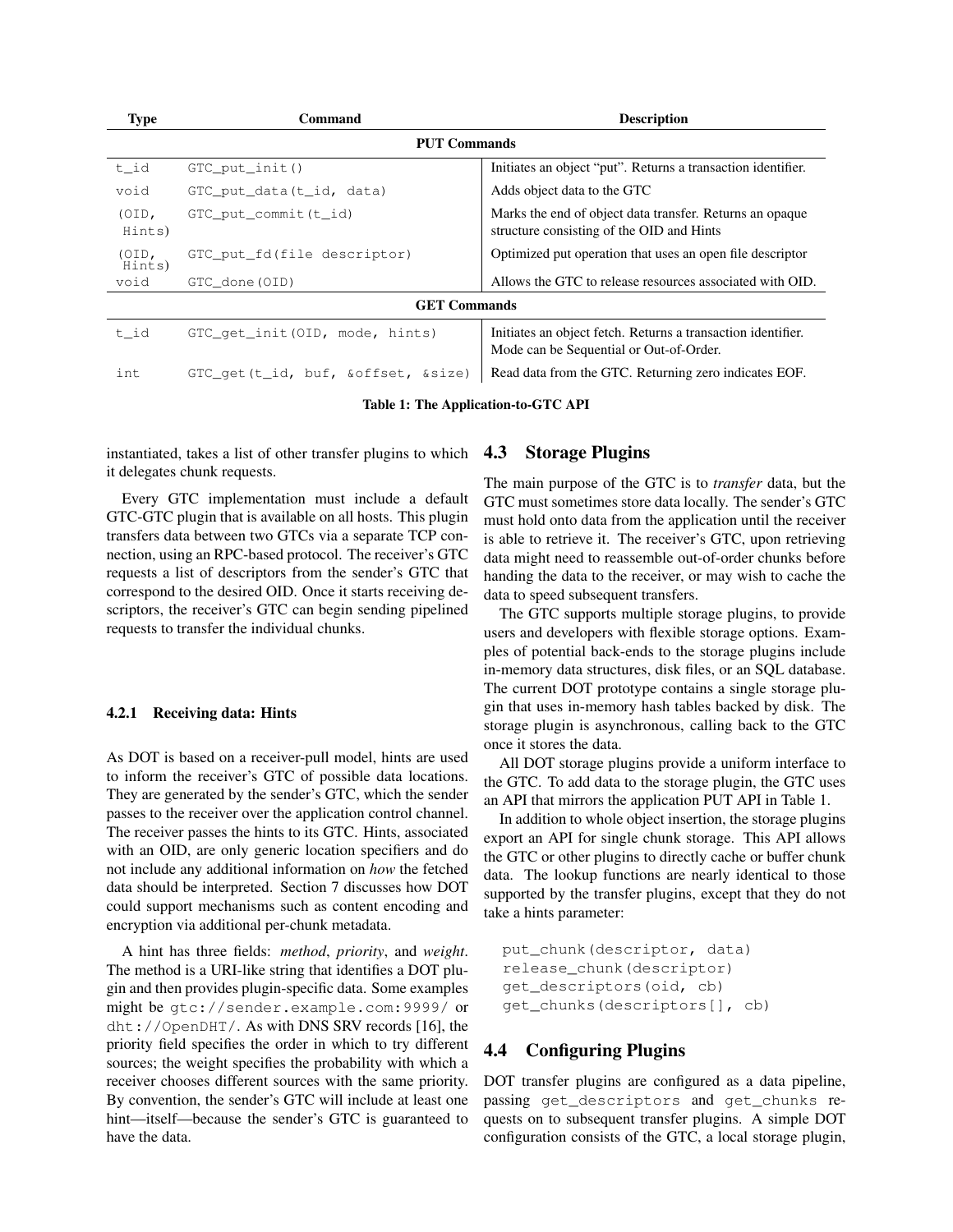

<span id="page-6-0"></span>Figure 5: A simple DOT configuration

and a default GTC-GTC transfer plugin, shown in Figure [5.](#page-6-0) This configuration is instantiated as follows:

```
m = new gtcdMain();
sp = new storagePlugin(m);
xp = new xferPluqin(m);m->set_xferPlugin(xp);
m->set_storagePlugin(sp);
```
Plugins that can push data, such as the portable storage plugin, need to be notified when new data becomes available. These plugins register with the GTC to receive notice when a new data object is inserted into the GTC for transfer, by calling register\_push().

# 5 Implementation

DOT is implemented in C++ using the libasync [\[21\]](#page-13-30) library. Libasync provides a convenient callback-based model for creating event-driven services. DOT makes extensive use of libasync's RPC library, libarpc, for handling communication both on the local machine and over the network. For instance, the default GTC-GTC protocol is implemented using RPC.

### <span id="page-6-2"></span>5.1 Multi-path Plugin

The DOT multi-path plugin acts as a load balancer between multiple transfer plugins, each of which is bound to a particular network interface on a multi-homed machine. The plugin is configured with a list of transfer plugins to which it should send requests. The sub-plugins can be configured in one of two ways. Some plugins can receive requests in small batches, e.g., network plugins that synchronously request data from a remote machine. Other plugins instead receive a request for all chunks at once, and will return them opportunistically. The latter mode is useful for plugins such as the portable storage plugin that opportunistically discover available chunks.

The multi-path plugin balances load among its subplugins in three ways. First, it parcels requests to subplugins so that each always has ten requests outstanding. Second, to deal with slow or failed links, it supports request borrowing where already-issued requests are shifted from the sub-plugin with the longest queue to one with an empty queue. Third, it cancels chunk requests as they are satisfied by other sources.

### 5.2 Portable Storage Plugin

On the sender side, the portable storage plugin (PSP) registers to receive notifications about new OIDs generated by the GTC. When a new OID is discovered, the PSP copies the blocks onto the storage device. The implementation is naive, but effective: Each chunk is stored as a separate file named by its hash, and there is no index.

On the receiver, the PSP acts as a transfer plugin accessed by the multi-path plugin that receives a request for all descriptors. It polls the portable storage device every 5 seconds to determine if new data is available. $<sup>2</sup>$  $<sup>2</sup>$  $<sup>2</sup>$  If the device</sup> has changed, the PSP scans the list of descriptors stored on the flash device and compares them to its list of requested descriptors, returning any that are available.

## 5.3 Chunking

The storage plugin also divides input data into chunks. To do so, it calls into a chunker library. The chunker is a C++ class that is instantiated for each data object sent to the storage plugin. It provides a single method, chunk\_data, that receives a read-only pointer to additional data. It returns a vector of offsets within that data where the storage plugin should insert a chunk boundary. Our current implementation supports two chunkers, one that divides data into fixed-length segments, and one that uses Rabin fingerprinting [\[28,](#page-13-31) [20\]](#page-13-32) to select data-dependent chunk boundaries. Rabin fingerprinting involves computing a function over a fixed-size sliding window of data. When the value of the function is zero, the algorithm signals a boundary. The result is that the boundaries are determined by the value of the data; they are usually the same despite small insertions or deletions of data.

### <span id="page-6-3"></span>5.4 Stub Library

Most applications are not written to send data using RPC calls to a local transfer service. To make it easy to port existing applications to use DOT, we created a socket-like stub library that preserves the control semantics of most applications. The library provides five functions:

```
dot_init_get_data(oid+hints)
dot init put data()
dot_read_fn(fd, *buf, timeout)
dot_write_fn(fd, *buf, timeout)
dot_fds(*read, *write, *time)
```
get and put return a forged "file descriptor" that is used by the read and write functions. The read and

<span id="page-6-1"></span> $2$ Polling, while less efficient than receiving notification from the OS, was deemed more portable.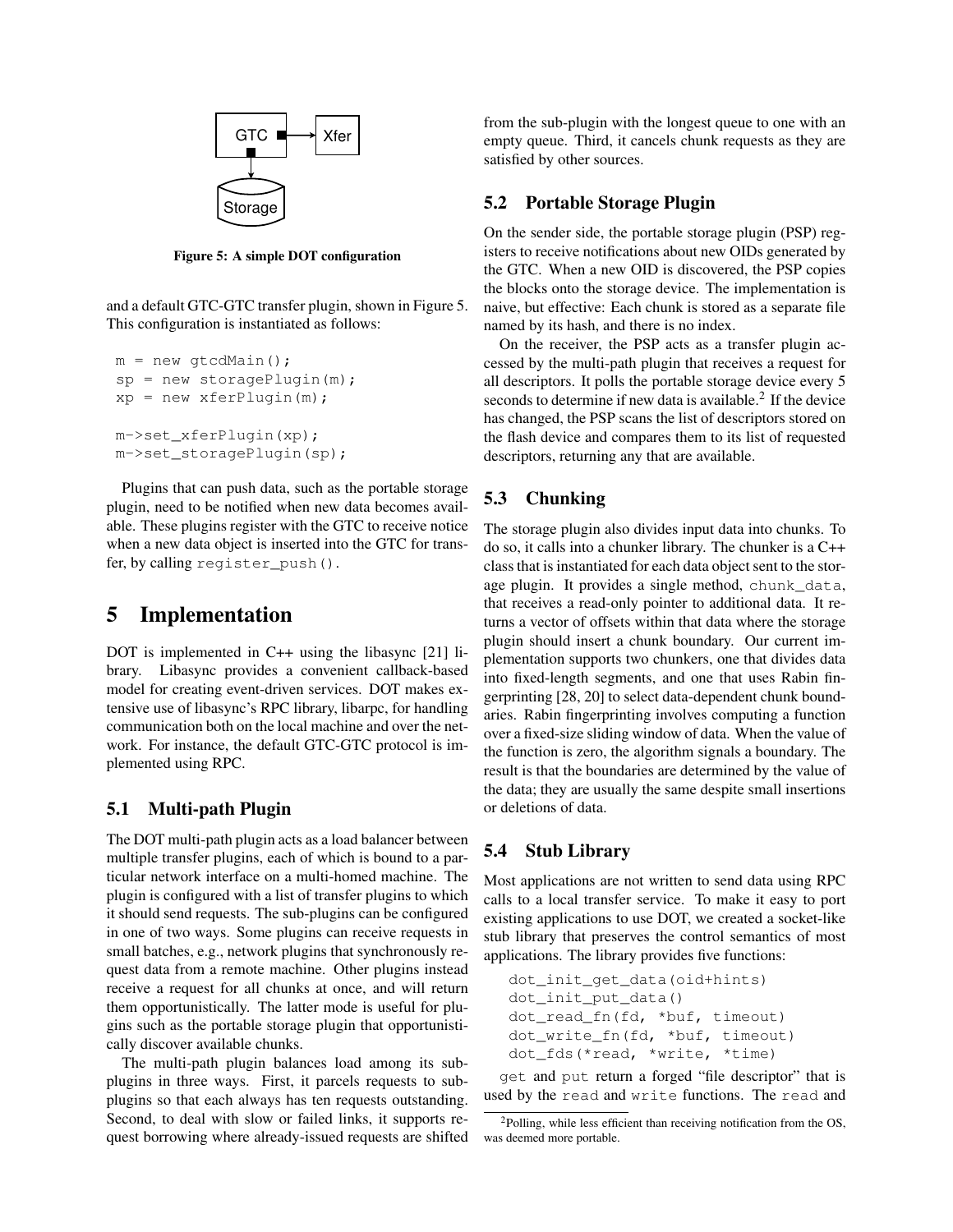

<span id="page-7-0"></span>Figure 6: **gcp** vs. other standard file transfer tools

write functions provide a blocking read and write interface. The fds function allows select-based applications to query the library to determine which real file descriptors the application should wait for, and for how long. Section [6.3](#page-9-0) shows how the stub library made it easy to integrate DOT with a production mail server package.

# 6 Evaluation

The primary goal of the DOT architecture is to facilitate innovation without impeding performance. This section first examines a number of microbenchmarks of basic DOT transfers to understand if there are bottlenecks in the current system, and to understand whether they are intrinsic or could be circumvented with further optimization. It then examines the performance of plugins that use portable storage and multiple network paths to examine the benefits that can arise from using a more flexible framework for data transfer. This section concludes by examining the integration of DOT into Postfix [\[40\]](#page-13-33), a popular mail server.

#### 6.1 Microbenchmarks

To demonstrate DOT's effectiveness in transferring bulk data, we wrote a simple file transfer application, gcp, that is similar to the secure copy (scp) program provided with the SSH suite. gcp, like scp, uses ssh to establish a remote connection and negotiate the control part of the transfer such as destination file path, file properties, etc. The bulk data transfer occurs via GTC-GTC communication.

We used this program to transfer files of sizes ranging from 4KB to 40MB under varying network conditions. In the interests of space, we present only the results from the 40MB file transfer as it highlights the potential overheads of DOT. These results, shown in Figure [6,](#page-7-0) compare the performance of gcp to wget, a popular utility for HTTP downloads, scp, and a modified version of scp that, like gcp, does not have the overhead of encryption for the bulk data transfer. All tools used the system's default values for



<span id="page-7-1"></span>Figure 7: Topology for the multi-path evaluation. The capacities of links 1 and 2 are varied.

TCP's send and receive buffer size. gcp uses the fixedsize chunker for these experiments. All displayed results are the mean of 10 trials. All experiments were performed on a Gigabit Ethernet network at Emulab [\[43\]](#page-13-34) with a dummynet [\[31\]](#page-13-35) middlebox controlling network bandwidth and latency. The machines were Emulab's "pc3000" nodes with 3GHz 64-bit Intel® Xeon® processors and 2GB of DRAM.

For WAN conditions, gcp exhibits very little or no overhead when compared to the other file transfer tools and its performance is equivalent to scp both with and without encryption. On the local Gigabit network, gcp begins to show overhead. In this case, wget is the fastest. Unlike both scp and gcp, the Apache HTTP server is always running and wget does not pay the overhead of spawning a remote process to accept the data transfer. gcp is only slightly slower than scp. This overhead arises primarily because the GTC on the sender side must hash the data twice: once to compute the OID for the entire object and once for the descriptors that describe parts of the object. The hashing has two effects. First, the computation of the whole data hash must occur before any data can be sent to the receiver, stalling the network temporarily. Second, the hashes are relatively expensive to compute.

This overhead can be reduced, and the network stall eliminated, by caching OIDs (as noted earlier, some systems already provide this capability). While the computational overhead of computing the chunk hashes remains, it can be overlapped with communication. The computational overhead could also be reduced by generating a cheaper version of the OID, perhaps by hashing the descriptors for the object. However, the latter approach sacrifices the uniqueness of the OID and removes its usefulness as an end-to-end data validity check; we believe that retaining the whole-data OID semantics is worthwhile.

#### 6.2 Plugin Effectiveness

This section examines the performance of the two transfer plugins we created for DOT, the multi-path plugin and the portable storage plugin.

#### 6.2.1 Multi-Path Plugin

The multi-path plugin, described in Section [5.1,](#page-6-2) load balances between multiple GTC-GTC transfer plugins. We evaluate its performance using the same Emulab nodes as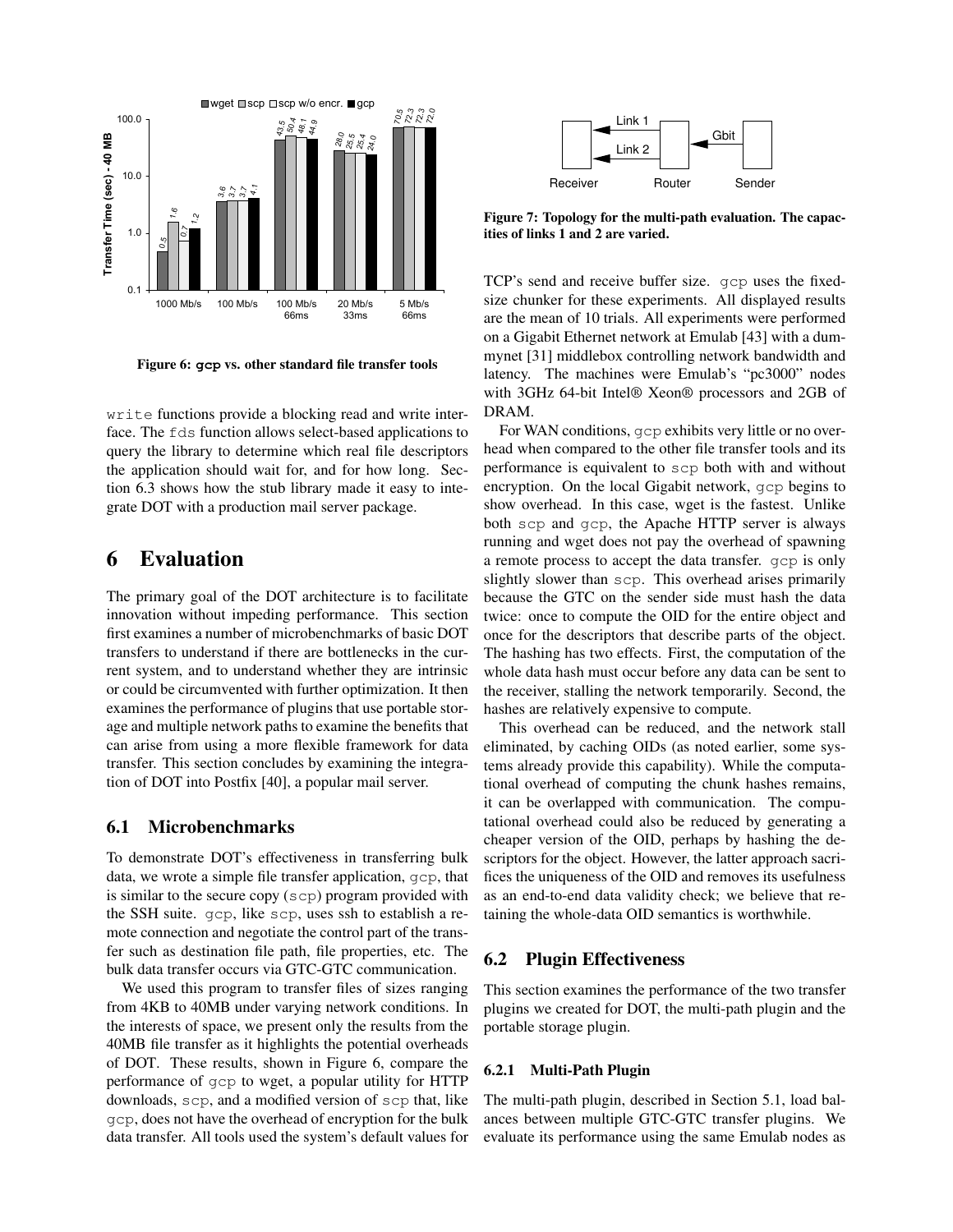| Link 1 | Link 2 | single | multipath | savings |
|--------|--------|--------|-----------|---------|
|        | 100/0  | 3.59   | 1.90      | 47.08%  |
| 100/0  | 10/0   | 3.59   | 3.54      | 1.39%   |
|        | 100/33 | 21.46  | 11.15     | 48.04%  |
| 100/33 | 10/33  | 21.46  | 13.58     | 36.72%  |
|        | 1/33   | 21.46  | 20.44     | 4.75%   |
|        | 100/66 | 43.33  | 23.20     | 46.46%  |
| 100/66 | 10/66  | 43.33  | 22.97     | 46.99%  |
|        | 1/66   | 43.33  | 38.25     | 11.72%  |
|        | 10/66  | 48.39  | 23.42     | 51.60%  |
| 10/66  | 1/66   | 48.39  | 39.20     | 18.99%  |
|        | 0.1/66 | 48.39  | 44.14     | 8.78%   |
| 1/66   | 0.1/66 | 367.39 | 313.42    | 14.69%  |

<span id="page-8-0"></span>Table 2: Multi-Path evaluation results. Links indicate bandwidth in Mbit/s and latency in milliseconds. The single column shows the time for a **gcp** transfer using only the fastest link of the pair.

above. The receiver is configured with two network interfaces of lower capacity, and the sender with one Gigabit link, as shown in Figure [7.](#page-7-1)

Like the microbenchmarks, we examined the performance of the multi-path plugin in transferring 40MB, 4MB, and 400KB files via gcp. For brevity, we present only the 40MB results, but note that the performance on 400KB files was somewhat lower because they were not sufficiently large to allow TCP to consume the available capacity. All transfers were conducted using FreeBSD 5.4 with the TCP socket buffers increased to 128k and the initial slow-start flight size set to 4 packets.

Table [2](#page-8-0) presents several combinations of link bandwidths and latencies, showing that the multi-path plugin can substantially decrease transfer time. For example, when load balancing between two directly connected 100 Mbit/s Ethernet links, the multi-path plugin reduced the transfer time from 3.59 seconds on a single link to 1.90 seconds. The best possible time to transfer a 40MB file over 100 Mbit/s Ethernet is 3.36 seconds, so this represents a substantial improvement over what a single link could accomplish. We note that the multi-path plugin was created and deployed with no modifications to gcp or the higher layer DOT functions. 0.1/66 48.39 44.14 8.78% 0<br>1/66 0.1/66 148.39 44.14 18.78% 0<br>1/66 0.1/66 367.39 313.42 14.69% <br>Table 2: Mrdit-Path valuation results. Links indete band-<br>Figure 8:<br>width in Mbit/s and lattery in milliseconds. The single co

In high bandwidth $\times$ delay networks, such as the 100 Mbit/s link with 66ms latency (representing a high-speed cross-country link), TCP does not saturate the link with a relatively small 40MB transfer. In this case, the benefits provided by the multi-path plugin are similar to those achieved by multiple stream support in GridFTP and other programs. Hence, using the multi-path plugin to bond a 100 Mbit/s and 10 Mbit/s link produces greater improvements than one might otherwise expect.

Finally, in cases with saturated links with high asymmetry between the link capacities (the second to last line in the



<span id="page-8-1"></span>Figure 8: Portable Storage performance. The receiving machine completed the transfer from the USB flash device once it was inserted after 300 seconds. Without the flash device, the **scp** transfer took 1126 seconds to complete.

the multi-path plugin provides some benefits by adding a second TCP stream, reducing the transfer time by roughly 9%. To understand the impact of request borrowing, we disabled it and re-ran the same experiment. Without request borrowing, the multi-path plugin slowed the transfer down by almost a factor of three, requiring 128 seconds to complete a transfer that the single link gcp completed in 48 seconds. Without request borrowing, the queue for the fast link empties, and the transfer is blocked at the speed of the slowest link until its outstanding requests complete.

#### 6.2.2 Portable Storage

We evaluate DOT's use of portable storage using a workload drawn from *Internet Suspend/Resume (ISR)* [\[33\]](#page-13-36). ISR is a thick-client mechanism that allows a user to suspend work on one machine, travel to another location, and resume work on another machine there. The user-visible state at resume is exactly what it was at suspend. ISR is implemented by layering a virtual machine (VM) on a distributed storage system.

A key ISR challenge is in dealing with the large VM state, typically many tens of GB. When a user suspends a ISR machine, the size of *new* data generated during the session is in the order of hundreds of MBs. This includes both the changes made to the virtual disk as well as the serialized copy of the virtual memory image. Given the prevalence of asymmetric links in residential areas, the time taken to transfer this data to the server that holds VM state can be substantial. However, if a user is willing to carry a portable storage device, part of the VM state can be copied to the device at suspend time.

To evaluate the benefit of DOT in such scenarios, we simulate a fast residential cable Internet link with a maximum download and upload speed of 4 Mbit/s and 2 Mbit/s respectively. An analysis of data collected from the ISR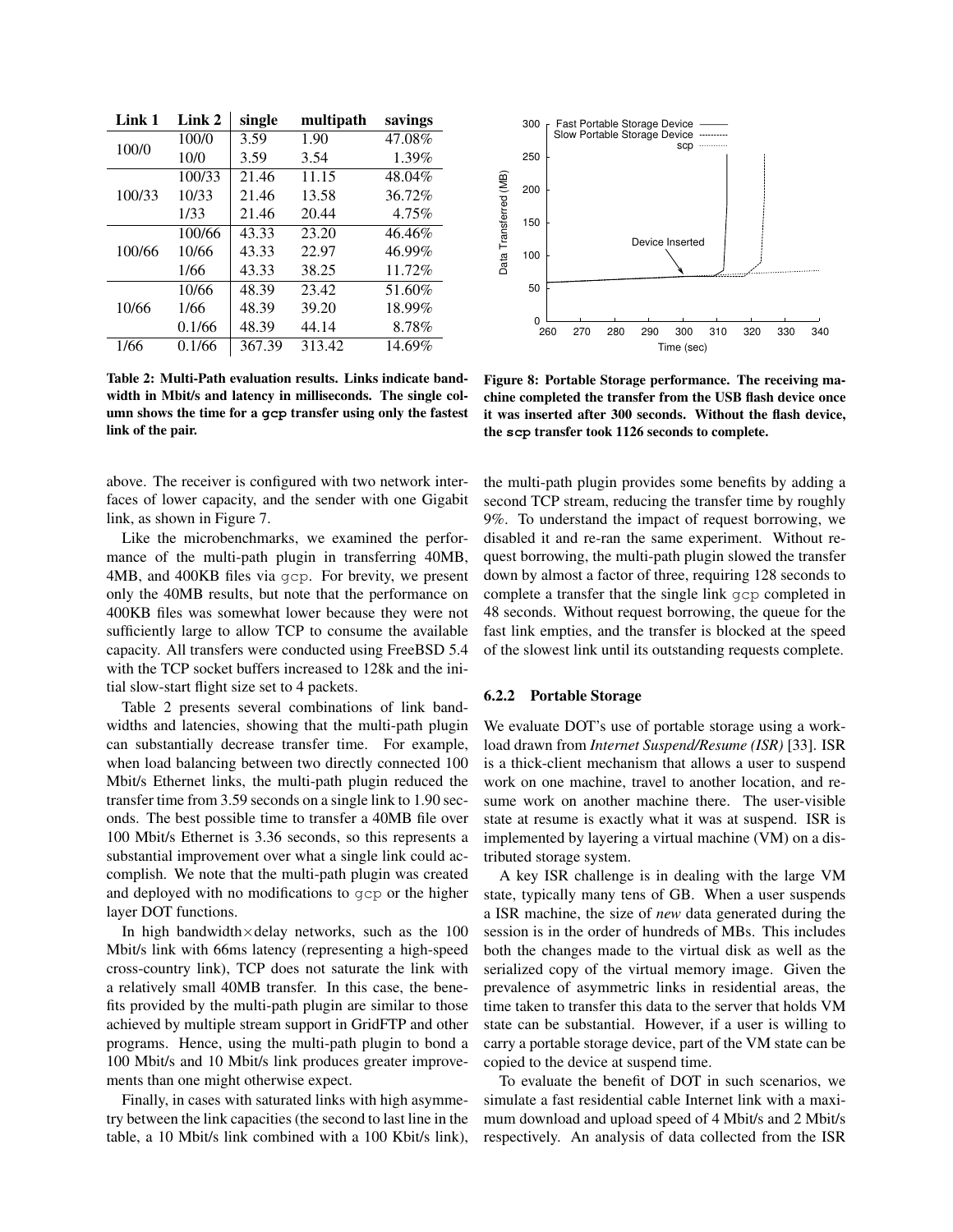test deployment on Carnegie Mellon's campus [\[24\]](#page-13-37) revealed that the average size of the data transferred to the server after compression is 255 MB. To model this scenario, we use DOT to transfer a single 255 MB file representing the combined checkin state. A USB key chain is inserted into the target machine<sup>[3](#page-9-1)</sup> approximately five minutes after the transfer is initiated. The test uses two USB devices, a "fast" device (approx. 20MB/sec. read times) and a "slow" device (approx. 8MB/sec).

The speed of the transfer and total time for competition is presented in Figure [8.](#page-8-1) Immediately after the portable storage is inserted, the system experiences a small reduction in throughput as it scans the USB device for data. $4$  As it starts reading the data from the device, the transfer rate increases substantially. Once the data has been read and cached, the transfer completes almost instantly.

### <span id="page-9-0"></span>6.3 Case Study: Postfix

To evaluate the ease with which DOT integrates with existing, real networked systems, we modified the Postfix mail program to use DOT, when possible, to send email messages between servers. Postfix is a popular, full-featured mail server that is in wide use on the Internet, and represented a realistic integration challenge for DOT.

We chose to examine the benefits of running DOT on a mail server for a number of reasons. First, mail is a borderline case for a mechanism designed to facilitate large data transfers. Unlike peer-to-peer or FTP downloads, most mail messages are small. Mail provides an extremely practical scenario: the servers are complex, the protocol has been around for years and was not designed with DOT in mind, and any benefits DOT provides would be beneficial to a wide array of users.

Postfix is a modular email server, with mail sending and receiving decomposed into a number of separate programs with relatively narrow functions. Outbound mail transmission is handled by the *smtp* client program, and mail receiving is handled by the *smtpd* server program. Postfix uses a "process per connection" architecture in which the receiving demon forks a new process to handle each inbound email message. These processes use a series of blocking calls, with timeouts, to perform network operations. Error handling is controlled via a setjmp/longjmp exception mechanism.

DOT was integrated into this architecture as an SMTP protocol extension. All DOT-enabled SMTP servers, in addition to the other supported features, reply to the EHLO greeting from the client with a "X-DOT-DATA" response. Any SMTP client compliant with the RFC [\[19\]](#page-13-38) can safely ignore unrecognized SMTP options beginning with "X".

This allows non-DOT enable clients to use the standard method of data transfer and allows the server to be backward compatible.

On the presentation of X-DOT-DATA by the server, any DOT-enabled client can use the X-DOT-DATA command as a replacement for the "DATA" command. Clients, instead of sending the data directly to the server, only send the OID and hints to the server as the body of the X-DOT-DATA command. Upon receipt of these, the server opens a connection to its local GTC and requests the specified data object. The server sends a positive completion reply only after successfully fetching the object. In the event of a GTC error, the server assumes that the error is temporary and a *transient* negative completion reply is sent to the client. This will make sure that the client either retries the DOT transfer or, after a certain number of retries, falls back to normal DATA transmission.

#### 6.3.1 Mail Server Trace Analysis

The first results in this section are analytical results from a mail trace taken on a medium-volume research group mail server. This analysis serves two purposes. First, we examine the benefits of DOT's content-hash-based chunked encoding and caching. Chunked encoding is well known to benefit bulk peer-to-peer downloads [\[8\]](#page-13-1) and Web transfers [\[30\]](#page-13-13); we wished to demonstrate that these benefits extend to an even wider range of applications. The second purpose is to generate a trace of email messages with which to evaluate our modified Postfix server.

Each message in the trace records an actual SMTP conversation with the mail server, recorded by a Sendmail mail filter. The traces are anonymized, reporting the keyed hash (HMAC) of the sender, receiver, headers, and message body. The anonymization also chunks the message body using a static sized chunk and Rabin fingerprints and records the hashes of each chunk, corresponding to the ways in which DOT could chunk the message for transmission. The subsequent analysis examines how many of these chunks DOT would transmit, but does *not* include the overhead of DOT's protocol messages. These overheads are approximately 100 bytes per 20KB of data, or 0.5%, and are much smaller than the bandwidth savings or the variance between days.

The email workload was an academic research group, with no notable email features (such as large mailing lists). We hypothesize that the messages in this workload are somewhat smaller than they would be in a corporate environment with larger email attachments, but we lack sufficient data about these other environments. The mail server handles approximately 2,500 messages per day. The traces cover 458,861 messages over 159 days. The distribution of email sizes, shown in Figure [9,](#page-10-0) appears heavy-tailed and consistent with other findings about email distribution. The sharp drop at 10-20MB represents common cut-off values

<span id="page-9-1"></span><sup>3</sup>Both machines have 3.2GHz Intel® Pentium® 4 CPUs with 2GB of SDRAM and run the 2.6.10-1.770-SMP Linux kernel.

<span id="page-9-2"></span><sup>&</sup>lt;sup>4</sup>This slowdown could be avoided by spawning a helper process to perform the disk I/O.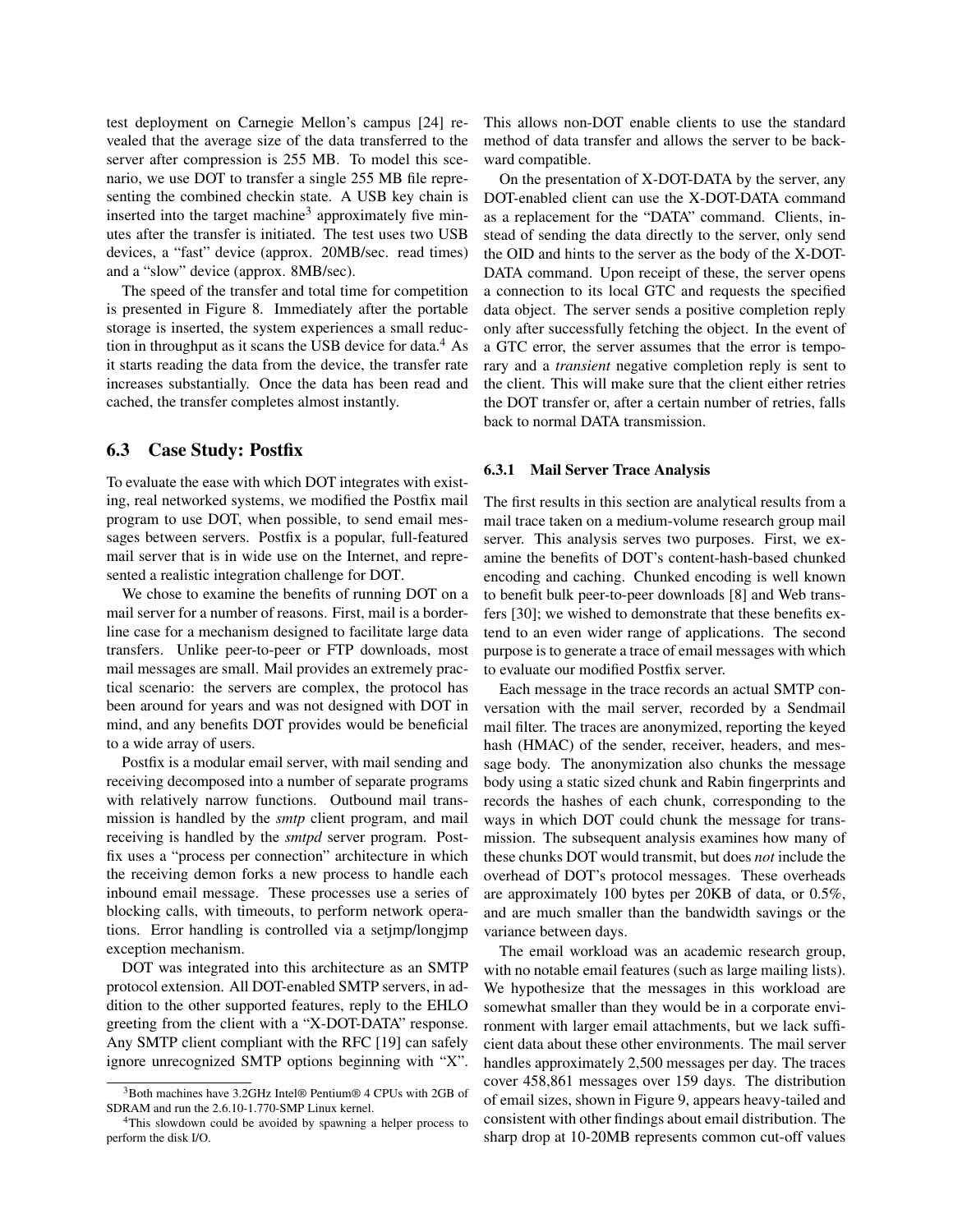

<span id="page-10-0"></span>Figure 9: Mail message size distribution follows a heavytailed distribution until message size limits are reached.

for allowed message sizes. We eliminated one message that was 239MB, which we believe was a test message sent by the server administrator.

This section examines four different scenarios. SMTP default examines the number of bytes sent when sending entire, unmodified messages. With DOT body, the mail server sends the headers of the message directly, and uses DOT to transfer the message body. Only whole-file caching is performed: either the OID has been received, or not. With Rabin body, the mail server still sends the headers separately, but uses Rabin fingerprinting to chunk the DOT transfer. Finally, Rabin whole sends the entire message, headers included, using DOT. Because the headers change for each message, sending a statically-chunked OID for the entire message is unlikely to result in significant savings. The Rabin whole method avoids this problem, at the cost of some redundancy in the first content block. Allowing the GTC to chunk the entire message also allows the simplest integration with Postfix by avoiding the need for the mail program to parse the message content when sending. Our analysis assumes that DOT is enabled on both SMTP clients and servers. Table [3](#page-10-1) shows the number of bytes sent by DOT in these scenarios.

In all, DOT saves approximately 20% of the total message bytes transferred by the mail server. These benefits arise in a few ways. As can be seen in Figure [10,](#page-10-2) a moderate number of messages are duplicated exactly once, and a small number of messages are duplicated many times nearly 100 copies of one message arrived at the mail server. Second, as Table [3](#page-10-1) showed, there is considerable partial redundancy between email messages that can be exploited by the Rabin chunking.

While our study did not include the number of large email attachments that we believe are more common in corporate environments, we did observe a few such examples. 1.5% of the bytes in our trace came from a 10 MByte email that was delivered eleven times to local users. The administrator of the machine revealed that a non-local

| <b>Method</b>       | <b>Total Bytes</b> | <b>Percent Bytes</b> |
|---------------------|--------------------|----------------------|
| <b>SMTP</b> default | 6800 MB            |                      |
| DOT body            | 5876 MB            | 86.41%               |
| Rabin body          | 5056 MB            | $74.35\%$            |
| Rabin whole         | 5496 MB            | 80.81 %              |

<span id="page-10-1"></span>Table 3: Savings using different DOT integration methods. This table does not include DOT overhead bytes.



<span id="page-10-2"></span>Figure 10: Histogram of the number of repetitions of particular message bodies. There were 307,969 messages with unique bodies, 29,746 with a body duplicated once, and so on. One message was duplicated 1,734 times.

mailing list to which several users were subscribed had received a message with a maximum-sized email attachment. Such incidents occur with moderate frequency, and are a common bane for email administrators. By alleviating the bandwidth, processing, and storage pain from such incidents, we hope that DOT can help allow users to communicate in the way *most convenient to them*, instead of following arbitrary decrees about application suitability.

#### 6.3.2 System throughput

To evaluate DOT's overhead, we generated 10,000 email messages from the beginning of the mail trace. Each message is the same size as a message from the trace, and the message's content is generated from Rabin-fingerprint generated hash blocks in the trace message. Each unique hash value is deterministically assigned a unique content chunk by seeding a pseudo-random number generator with the hash value. The generated emails preserve some of the similarity between email messages, but because we cannot regenerate the original content (or other content that contains the same Rabin chunk boundaries), the generated emails are somewhat less redundant than the originals.

We replayed the 10,000 generated messages through Postfix running on the same machines used for the portable storage evaluation, connected with 100 Mbit/s Ethernet. Table [4](#page-11-1) shows that the DOT-enabled Postfix required only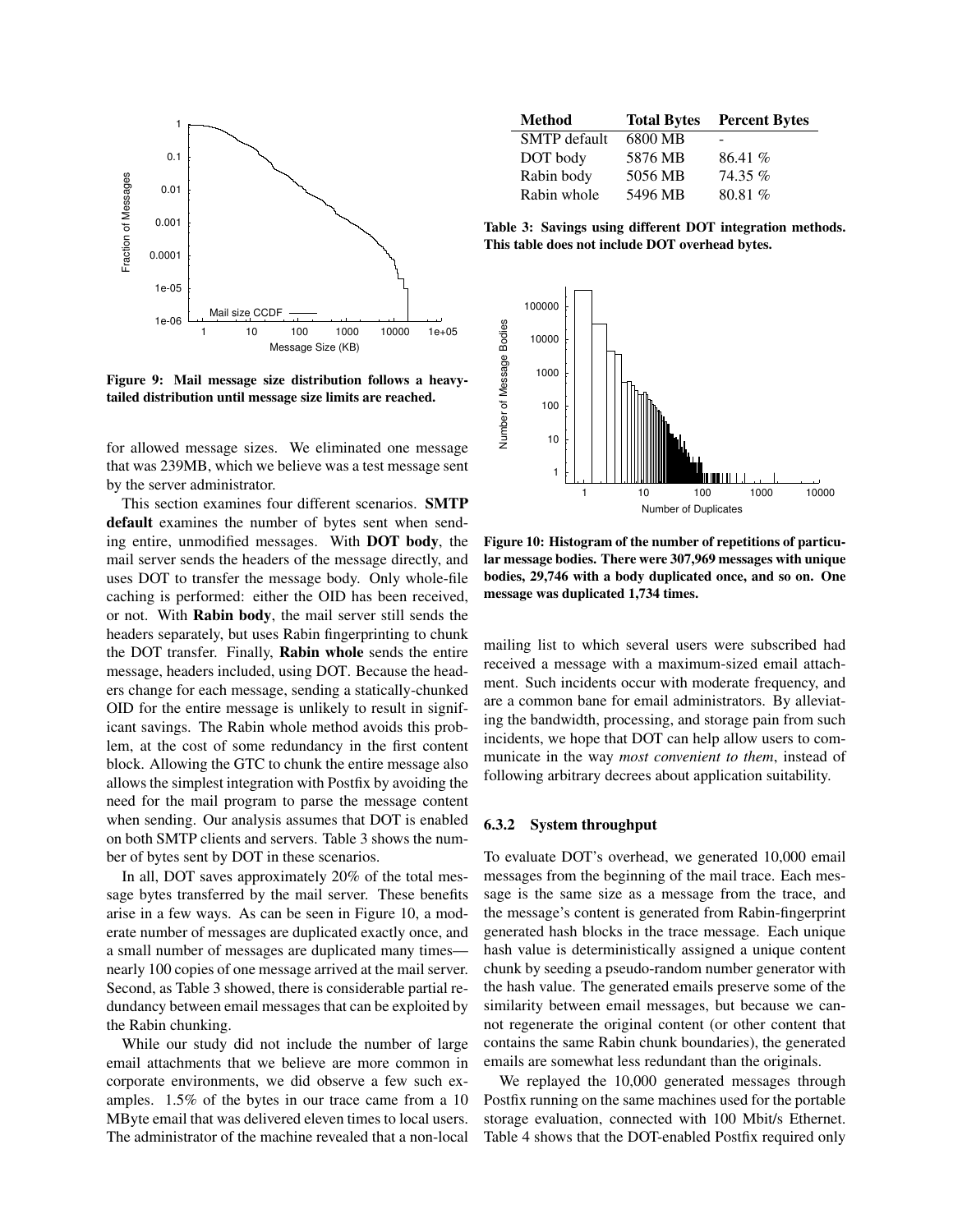| <b>Program</b> |     | Seconds Bytes sent |
|----------------|-----|--------------------|
| <b>Postfix</b> | 468 | 172 MB             |
| Postfix-DOT    | 468 | 117 MB             |

<span id="page-11-1"></span>Table 4: Postfix throughput for 10,000 email messages

| <b>Program</b>     | Original LoC New LoC |     | $\mathcal{O}_{\mathcal{O}}$ |
|--------------------|----------------------|-----|-----------------------------|
| <b>GTC</b> Library |                      | 421 |                             |
| Postfix            | 70,824               | 184 | $0.3\%$                     |
| smtpd              | 6,413                | 107 | $1.7\%$                     |
| smtp               | 3,378                | 71  | $2.1\%$                     |

<span id="page-11-2"></span>Table 5: Lines of Code Added or Modified in Postfix

68% of the total bandwidth, including all protocol overhead, but both systems had identical throughput.

The Postfix workload is extremely disk-seek bound. Neither the considerable bandwidth savings or the slight CPU overhead provided by DOT was sufficient to change this. We therefore believe that the widespread adoption of DOT in mail servers would therefore have a positive effect on bandwidth use without imposing noticeable overhead.

#### 6.3.3 Integration Effort

Integrating DOT with Postfix took less than a week for a graduate student with no knowledge of Postfix. This time includes the time required to create the adapter library for C applications that do not use libasync, discussed in Section [5.4.](#page-6-3) Table [5](#page-11-2) presents the number of lines of code (LoC) needed to enable DOT within Postfix. The modifications touched two Postfix subsystems, the smtpd mail server program, and the smtp mail client program. While we have only used two applications thus far with DOT (Postfix and gcp), we are encouraged by the ease with which DOT integrated with each.

# <span id="page-11-0"></span>7 Discussion

In previous sections, we presented the benefits we have observed using our initial DOT implementation, and discussed some of the benefits we believe DOT can realize from a transfer service in other scenarios. Our experience with DOT thus far has revealed several lessons and remaining challenges.

Efficiency. Our design of the DOT default transfer protocol assumes that its extra round trips can be amortized across file transfers of sufficient length. While this design is effective for DOT's intended target of large transfers, we would like to make the transfer service efficient for as many applications as possible, even if their transfers are small. For example, highly interactive Web services such as Google go to considerable effort to reduce the number of round-trips experienced by clients, and providers such as Akamai tout such reduction as a major benefit of their service. As the email study in Section [6.3](#page-9-0) noted, email and many other protocols have a heavy tailed distribution with numerous small files being transferred.

There are two likely approaches that can reduce DOT's overhead for small transfers: either allow the application to send small objects directly, or implement a transfer plugin that passes small objects in-line as a hint over its control channel to bypass the need for additional communication. For reasons discussed below, we believe the former may be a better approach.

Application resilience. The DOT-enabled Postfix falls back to normal SMTP communication if either the remote host does not support DOT or if it cannot contact the GTC running on the local machine. This fallback to direct transfer makes the resulting Postfix robust enough to run as the primary mail program for one of our personal machines. As Cappos and Hartman noted on Planetlab, applications that depend on cutting-edge services are wise to fall back to simpler and more reliable mechanisms [\[7\]](#page-13-39). We believe this is sound advice for any application making use of DOT.

Security. In a system such as DOT, applications have several choices that trade privacy for efficiency. The simplest way for an application to ensure privacy is to encrypt its data before sending it to the transfer service. Unfortunately, this places restrictions on the transfer service's ability to cache data and obtain data from independent sources. Another simple (and common) choice is to not encrypt the data at all, and trust in whatever host or network security mechanisms are available. This approach allows the transfer service the most opportunities to exploit features of the data to improve transfers, but offers little security to the user. A promising middle ground is to support convergent encryption [\[11\]](#page-13-40), in which data blocks are encrypted using their own hash values as keys. Only recipients that know the hashes of the desired data can decrypt the data blocks.

DOT must interact with many different applications, each of which may have its own mechanisms and policies for providing security and privacy. We feel strongly that a transfer service must support a wide variety of application requirements, and should not impose a particular security model or flavor of cryptography or key management. However, an efficient implementation of convergent encryption requires some support from the transfer service: The algorithm that splits data into chunks must be consistent across implementations, or the resulting encrypted blocks cannot be effectively cached. We intend to support convergent encryption in the near future.

Application preferences and negotiation. The current implementation of DOT performs data transfers completely independently of the application. While this suffices for a large and important class of applications, we believe that DOT can also benefit applications that desire more control over how their transfers are effected. Examples of such applications include those that have specific encryption requirements or that wish to take advantage of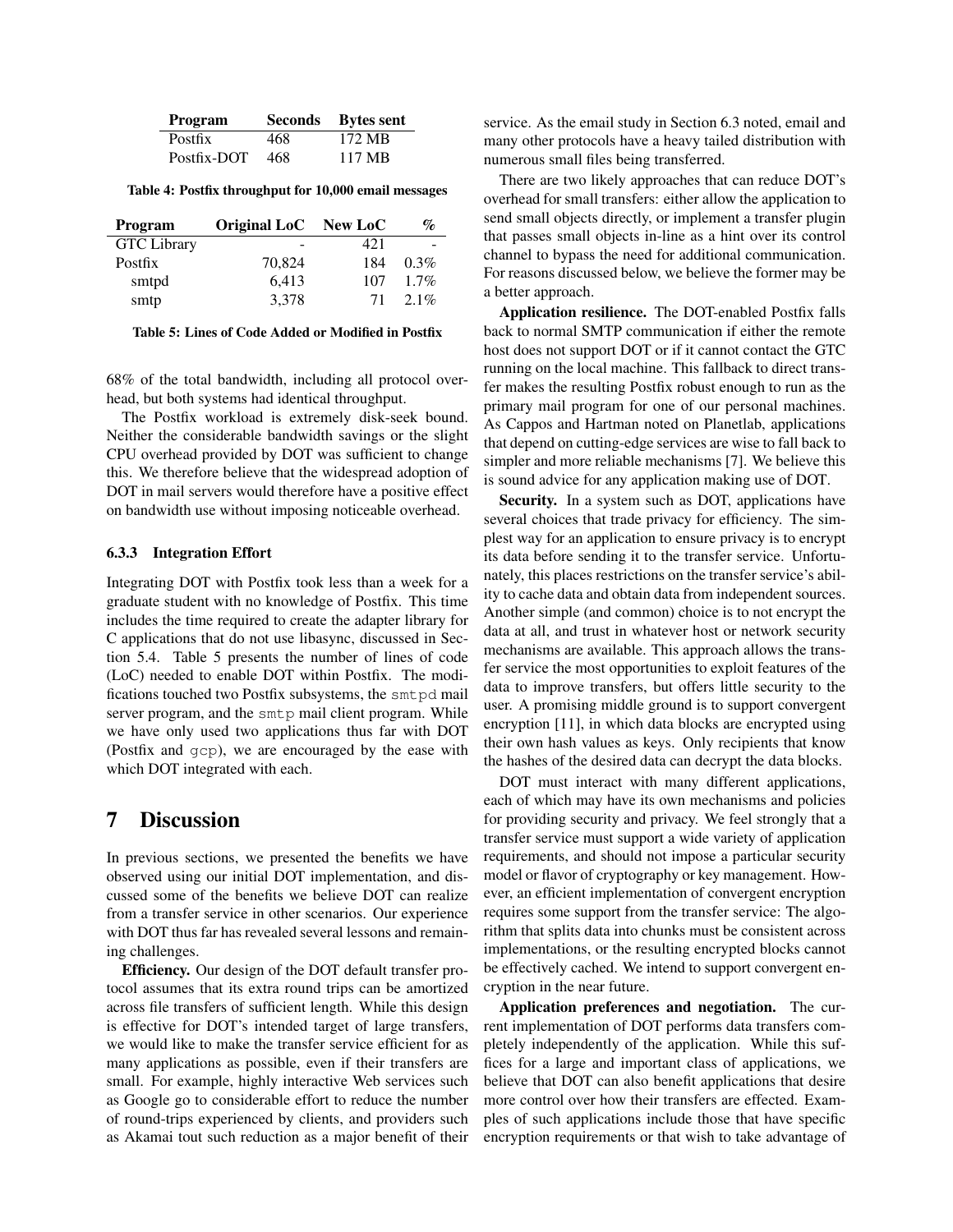different sending rates or quality of service categories.

Providing convergent encryption illustrates some of the problems that we must address. Applications that require encryption must be able to inform the transfer layer of their needs, and confirm that the data *will* be encrypted properly. Furthermore, the sender and receiver GTCs must also negotiate the availability of specific capabilities in case they are running different versions of DOT or have different plugins. Finally, the convergent encryption plugins must communicate the encryption keys.

The design of capability discovery and negotiation is an important part of our future work. As a first cut at supporting plugins that must negotiate specific capabilities, we are adding two types of metadata to DOT: per-object metadata that allows the receiving side to construct the plugin-chain required to process the data; and per-chunk metadata that allows the plugins to send information (such as encryption keys) needed to process the chunks when they are received.

Selecting Plugins and Data Sources. A DOT receiver may be able to obtain its desired data from multiple sources using several different plugins. The DOT architecture uses a hierarchy of plugins, some of which implement selection policies, to arbitrate between sources. If a variety of plugins become available, DOT's plugin configuration interface may need to evolve to support more sophisticated configurations that allow plugins to determine the capabilities of their upstream and downstream plugins. For example, it may be advantageous for a multi-path plugin to know more about the capacities of attached links or storage devices. While we believe such an interface could be useful, its design would be purely speculative in the absence of a wide variety of plugins from which to choose.

Several of our plugins represent promising starts more than finished products. We plan to enhance the multi-path plugin to support fetching data from mirror sites and multihomed servers as well as multi-homed receivers. We are beginning the initial design for a "rendezvous" service that allows portable storage to be plugged in to a third party machine, instead of directly to the receiver.

Supporting dynamically generated objects. Our design calls for DOT to handle dynamically generated objects that cannot be fully hashed before transmission by assigning them a random OID. This change requires a small modification to the API to return the OID before the put call has completed, and requires that the remote get\_descriptors call be able to return an indicator that the receiver should continue checking for more descriptors. A drawback is that random OIDs sever the tie between the OID and the data contents, which prevents per-object (but not per-chunk) caching.

Exploiting structure in data. A final issue in the design of DOT is the division of labor between the application and the transfer service in dividing data into chunks. In our design, the transfer service is solely responsible for chunking. As our evaluation of email traces showed, the use of

Rabin fingerprinting can remove the need for applicationspecific chunking decisions in some cases, but there may remain other cases in which application knowledge is helpful. For instance, many applications transfer structured data. Databases, for example, may return data that has repetitions at the row level, which may be much smaller than DOT's default chunk size. While our current techniques work well for email and Web objects, we believe this issue merits further exploration.

# 8 Conclusion

This paper presented the design and implementation of an extensible data-oriented transfer service, DOT. DOT decouples application-specific content negotiation from the more general process of transferring data across the network. Using such a transfer service reduces reimplementation at the application layer and facilitates the adoption of new technologies to improve data transfer. Through a set of microbenchmarks and an examination of a production mail server modified to use DOT, we have shown that the DOT architecture imposes little overhead. DOT provides significant benefits, reducing bandwidth use and making new functionality such as multi-path or portable storage-based transfers readily available.

While our design still faces several challenges, we believe that introducing data transfer as a system *service* is a worthwhile goal. A widely deployed transfer service helps in the evolution of new services: researchers could easily try out new protocols using real, unmodified applications; and a significant fraction of Internet traffic could make use of new network-layer functions by simply adding a new transfer plugin. We believe that DOT could provide significant benefits to applications, networks, and ultimately, to users.

# Acknowledgments

We are grateful to Hari Balakrishnan, Nick Feamster, Michael Freedman, our shepherd John Hartman, Larry Huston, Brad Karp, Dina Katabi, Mahim Mishra, M. Satyanarayanan, Alex Snoeren, Eno Thereska, and our anonymous reviewers for their valuable feedback. We thank Emulab for providing resources for evaluating DOT. This research was supported by NSF CAREER award CNS-0546551, by NSF grant CNS-0509004, by Intel Research, and by a grant from the Carnegie Mellon CyLab.

### References

- <span id="page-12-0"></span>[1] Akamai. http://www.akamai.com, 1999.
- <span id="page-12-1"></span>[2] D. G. Andersen, H. Balakrishnan, M. F. Kaashoek, and R. Morris. Resilient Overlay Networks. In *Proc. 18th ACM Symposium on Operating Systems Principles (SOSP)*, pages 131–145, Banff, Canada, Oct. 2001.